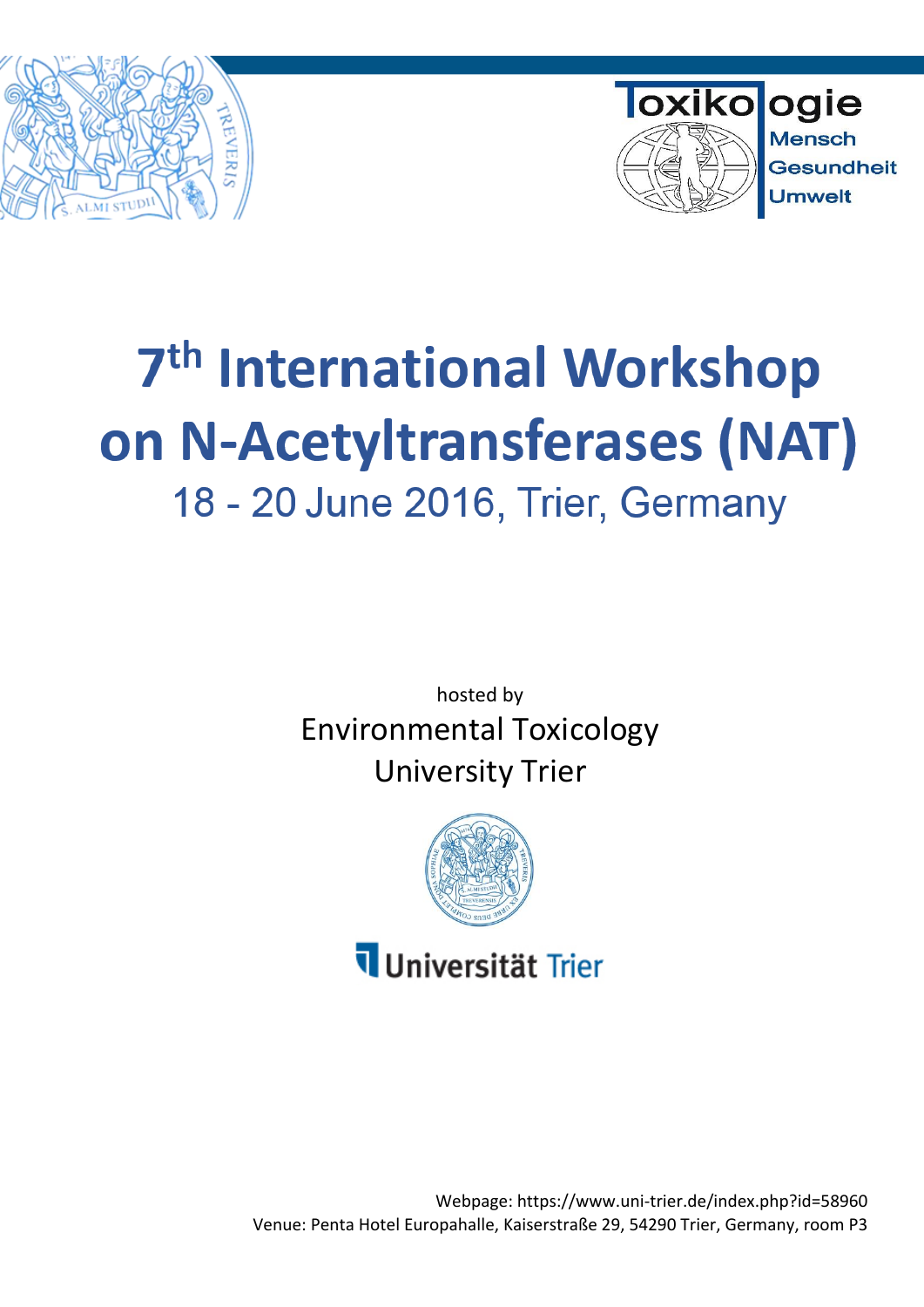# **Program**

#### Saturday, 18<sup>th</sup> of June

- 14:30 Registration Location: Penta Hotel, foyer in front of the meeting room P3
- 15:15 Welcome and Introduction (Organizing Committee)

#### **15:30 NATs and Susceptibility to Diseases and Diagnosis (Chair: E. Sim)**

*15:30-15:50 Fluorescent probes for HUMAN(NAT1) detection in human breast cancer cell extracts (J. Egleton)*

*16:00-16:20 Chemically induced mammary tumor differences between rapid and slow arylamine N-Acetyltransferase congenic Fischer 344 rats (M. Stepp)*

*16:30-16:50 NAT2\*6A and bladder cancer risk (S. Selinski)*

#### **17:00 Keynote Lecture: Genome-wide association studies – achievements and perspectives (F. Geller)**

- 17:45 Session finished
- 18:00-19:30 Welcome Reception: Assortment of local Wines (Mosel-Saar-Ruwer) and Appetizers Location: Penta Hotel, foyer in front of the meeting room P3
- 22:00-23:30 Guided Night-Tour through Trier's Historic City Center, Walking Tour "2000 years 2000 steps" Meeting point: Penta Hotel, reception desk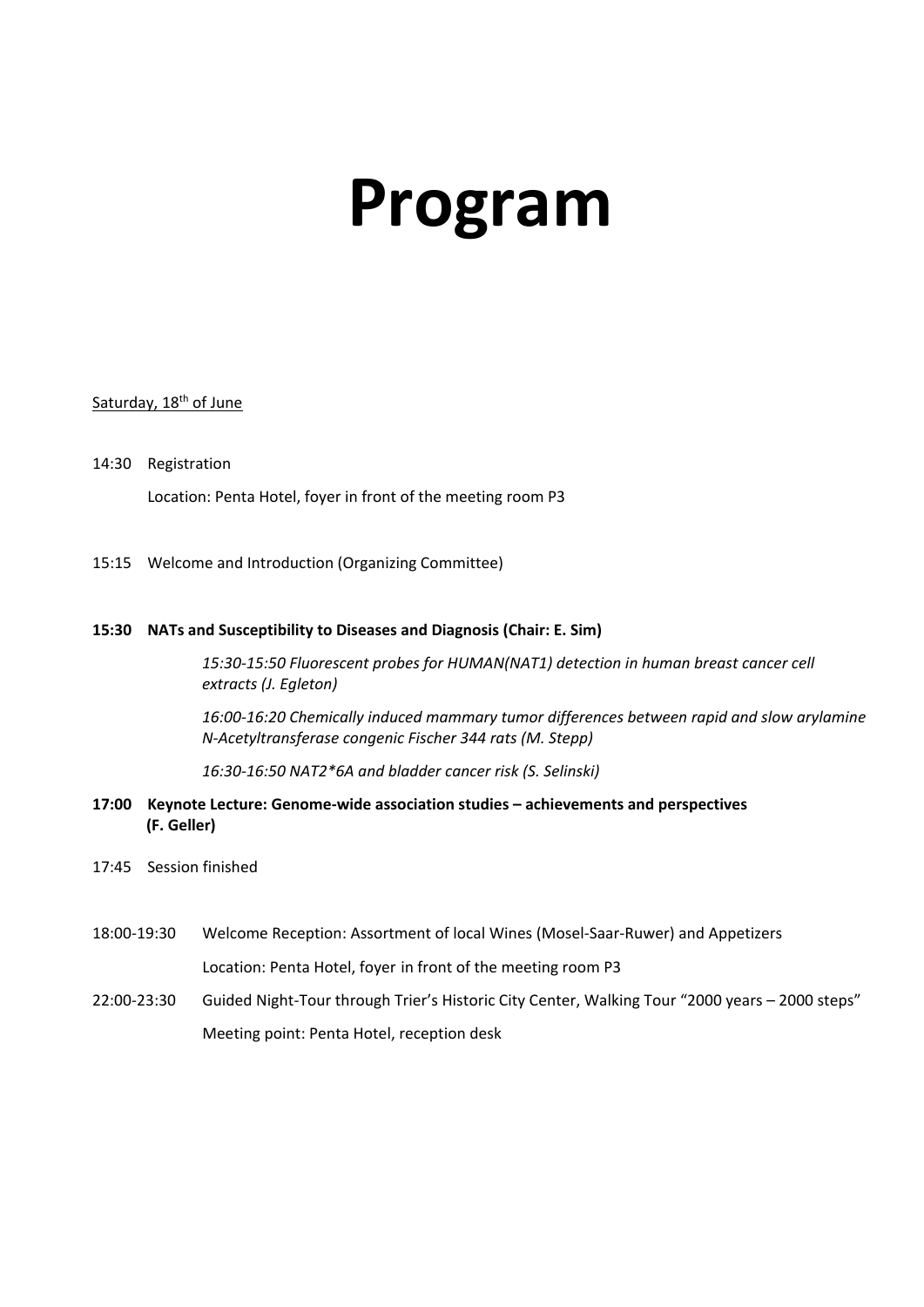#### Sunday, 19<sup>th</sup> of June

#### **9:00 Update on NAT Gene Nomenclature (Chair: D. Hein)**

*9:00-9:30 ΝΑΤ gene nomenclature: towards standardisation of pharmacogenetic allele nomenclature and test result reporting (S. Boukouvala)*

*9:30-10:00/10:30 Discussion and feedback from attendees*

#### **10:30 Keynote Lecture: NAT Research and Accomplishments in the Field (E. Sim)**

11:30 Refreshment Break

#### **11:45 Metabolism of Aromatic Amines and Toxicity (Chair: J.-M. Dupret)**

*11:45-12:05 Arylamine and Alkylaniline Carcinogen Metabolism in Rapid and Slow Acetylators (D. Hein)*

*12:15-12:35 Isothiocyanates alter the bioactivation of carcinogenic aromatic amines through irreversible inhibition of arylamine N-acetyltransferases (F. Rodrigues-Lima/R. Duval)*

#### 12:45 Lunch

Location: Penta Hotel, Restaurant

#### **14:15 Expression, Function and Regulation of NAT Enzymes in Microorganisms (Chair: F. Rodrigues-Lima)**

*14:15-14:35 Resistance to 3,4-dichloroaniline in F. solani seems to operate only in part through the acetylation pathway catalyzed by arylamine N-acetyltransferases (J.-M. Dupret)*

*14:45-15:05 Comparative genomic survey of microbial arylamine N-acetyltransferases (V. Garefalaki)*

#### 15:15 Refreshment Break

#### **15:30 Expression, Function and Regulation of NAT Enzymes in Mammals (Chair: D. Grant)**

*15:30-15:50 Genetic heterogeneity in the slow acetylator N-acetyltransferase 2 phenotype in human hepatocytes (D. Hein)*

*16:00-16:20 Expression and activity of NAT1 in stratified epithelial tissue – human epidermis as model (J. Lichter)* 

*16:30-16:50 NAT polymorphic variants in primates (G. Fakis)*

*17:00-17:20 Sequencing of NAT2 and acetylation status determination by caffeine test in Greenlanders (F. Geller)*

17:30 Session finished

#### 19:30-22:30 Conference Dinner

Location: Hotel Restaurant "Deutscher Hof", Südallee 25, Trier